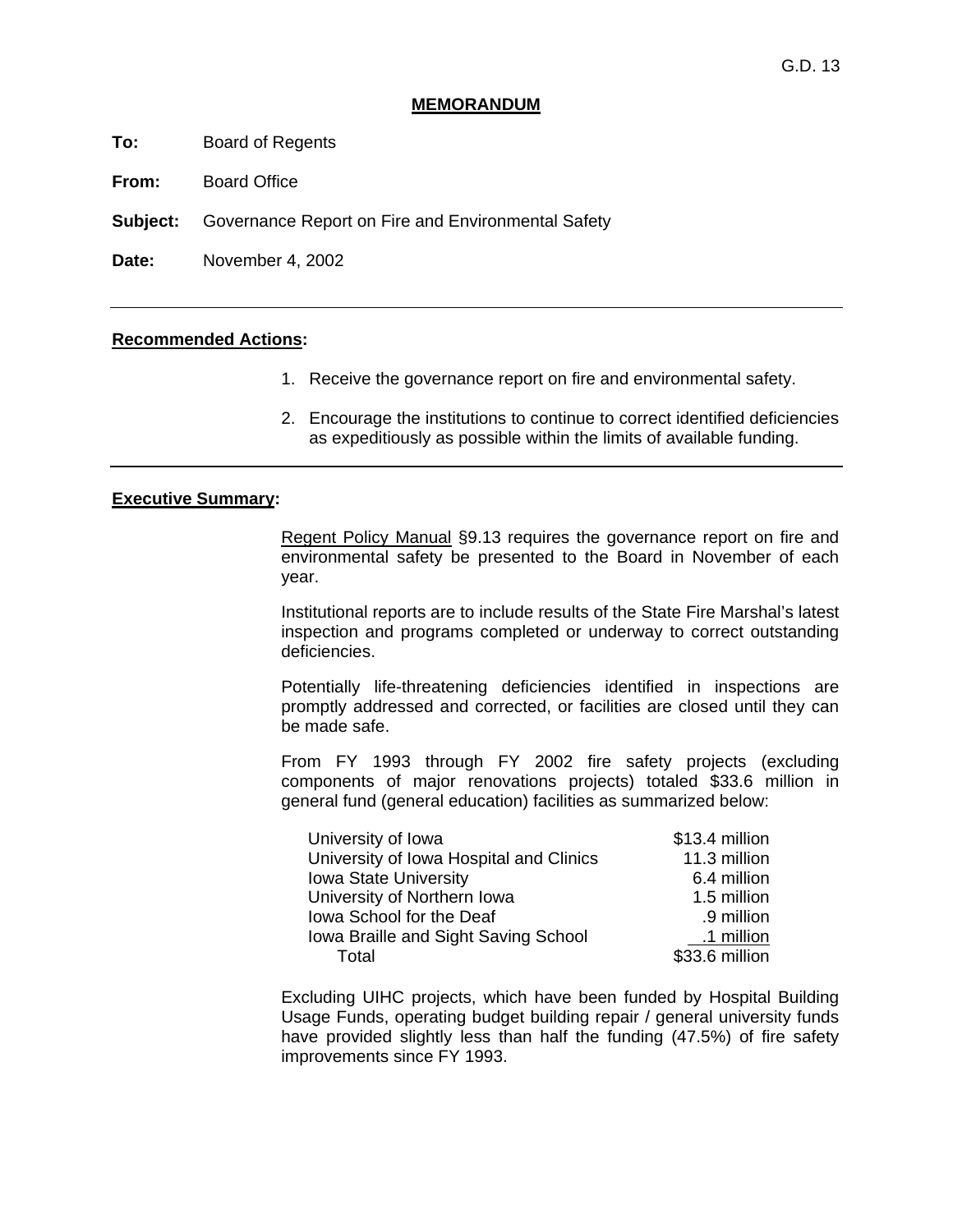Current operating budget resources available to correct items are limited due to significant reductions in building repair funds (see G.D. 12) and the demand for funds among fire safety, deferred maintenance, and building renewal.

 In this year's reports, the institutions have indicated that the reductions in building repair funds are negatively impacting their ability to correct fire safety deficiencies. A more complete discussion, including a history of building repair fund expenditures, is included in G.D. 12 – Governance Report on Deferred Maintenance.

 In the past, capital appropriations have been requested from the State to fund improvements that are beyond the capability of the institutional operating budgets.

 Due to the reduction in building repair funds and the importance of correcting identified deficiencies, the Board Office recommended and the Board approved, as its number one FY 2004 capital budget request, the sum of \$14.9 million to correct deferred maintenance and fire safety deficiencies at the Regent institutions.

 Institutions indicate that \$5.1 million are needed (excluding costs of FY 2003 work and amounts included in major renovations) to correct fire safety deficiencies in general fund facilities identified in past inspections by the State Fire Marshal.

 Progress in correcting fire safety deficiencies will continue to be challenged by new safety standards, aging buildings, limited budgets, and changes in building usage.

## **Strategic Plan:**

 Key Result Area 4.0.0.0 of the Board's Strategic Plan: Meet the objectives of the Board and institutional strategic plans and provide effective stewardship of the institutions' state, federal and private resources.

• Objective 4.3.0.0: Maintain and acquire physical facilities and equipment to meet stewardship responsibilities and changing institutional needs resulting from annual goal-setting and monitoring.

 Correction of fire safety deficiencies is also addressed directly or indirectly in each institution's strategic plan.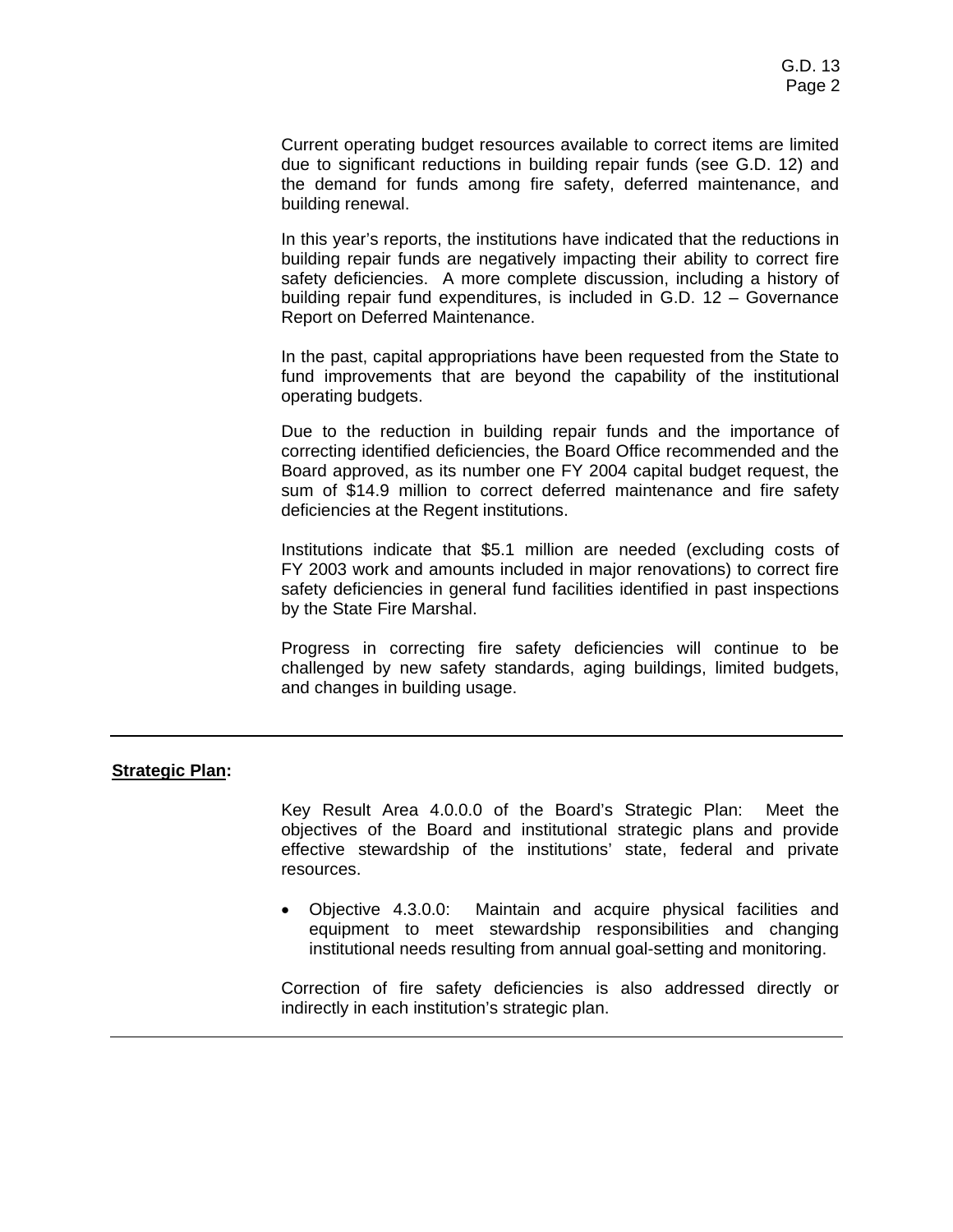# **Background:**

 Annual fire and environmental safety reports have been presented to the Board since 1988.

 Fire and environmental safety standards are established by several agencies, including the State Fire Marshal, and federal and state governmental regulatory entities.

Deficiencies The State Fire Marshal's office identifies deficiencies during biennial campus inspections, or campus personnel note the deficiencies.

> Potentially life-threatening deficiencies are promptly addressed and corrected, or facilities are closed until they can be made safe.

> Lesser risks are prioritized using multiple factors including hazard assessments and regulatory requirements.

> Renovation projects and new construction must meet current building codes.

- Funding Sources The major funding sources for fire safety projects completed from FY 1993 through FY 2002 at the universities (excluding UIHC) and special schools include:
	- General fund operating budget building renewal (repair funds) \$10.8 million
	- Income from Treasurer's Temporary Investments (restricted funds) 4.5 million
	- Proceeds from Academic Building Revenue Bonds and Capital Appropriations, as detailed below (restricted funds): 7.0 million

Prior State Support The history of prior state support is summarized below:

 1990 General Assembly — \$6 million in Academic Building Revenue Bonds for the Regent universities.

 1991 General Assembly — \$20 million in Academic Building Revenue Bonds for deferred maintenance, fire and environmental safety, equipment and utility projects at the universities.

 1994 General Assembly — \$2 million in Academic Building Revenue Bonds for fire and environmental safety and deferred maintenance at the universities.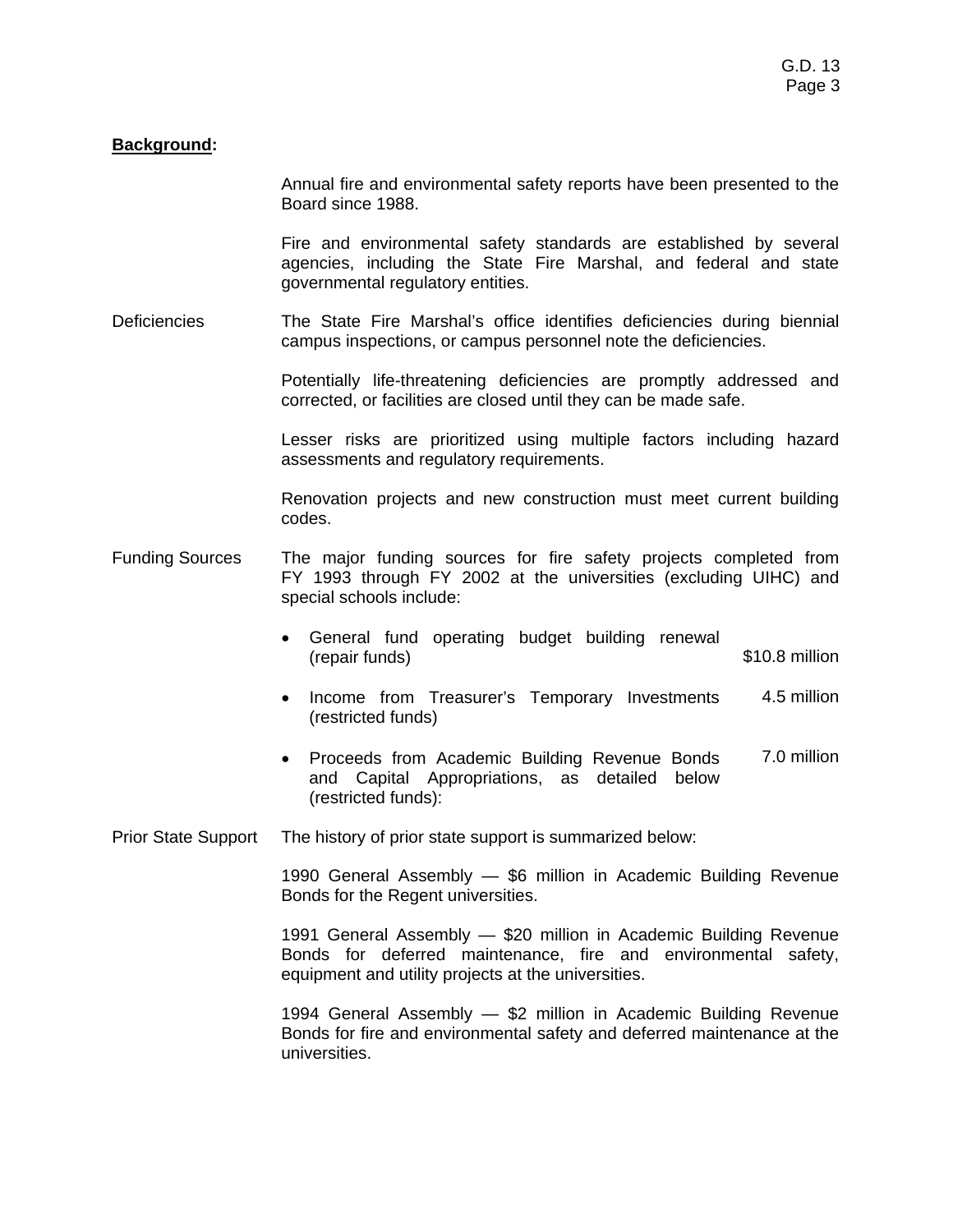1995 General Assembly — \$5 million capital appropriation from the Infrastructure Fund for fire and environmental safety, renovation and deferred maintenance at the universities.

- The University of Iowa and Iowa State University allocated \$1 million of each institution's \$2 million capital appropriation for fire and environmental safety projects.
- These funds were used to help complete the FY 1996 projects included in Table 1.

 Infrastructure fund appropriations were made for FY 1996, FY 1998 and FY 1999 for fire safety improvements and installation of the visual alert system at the Iowa School for the Deaf.

 1996, 1997, 2000 and 2002 General Assemblies – Appropriated various capital funds for major renovations; fire safety issues were and are being addressed as part of the following renovations:

- SUI Biological Sciences, Phases I and 2, Engineering Modernization projects;
- ISU Gilman Hall Systems Upgrade; and
- UNI Lang Hall Renovation, and Integrated Teaching and Technology Center (East Gym Renovation).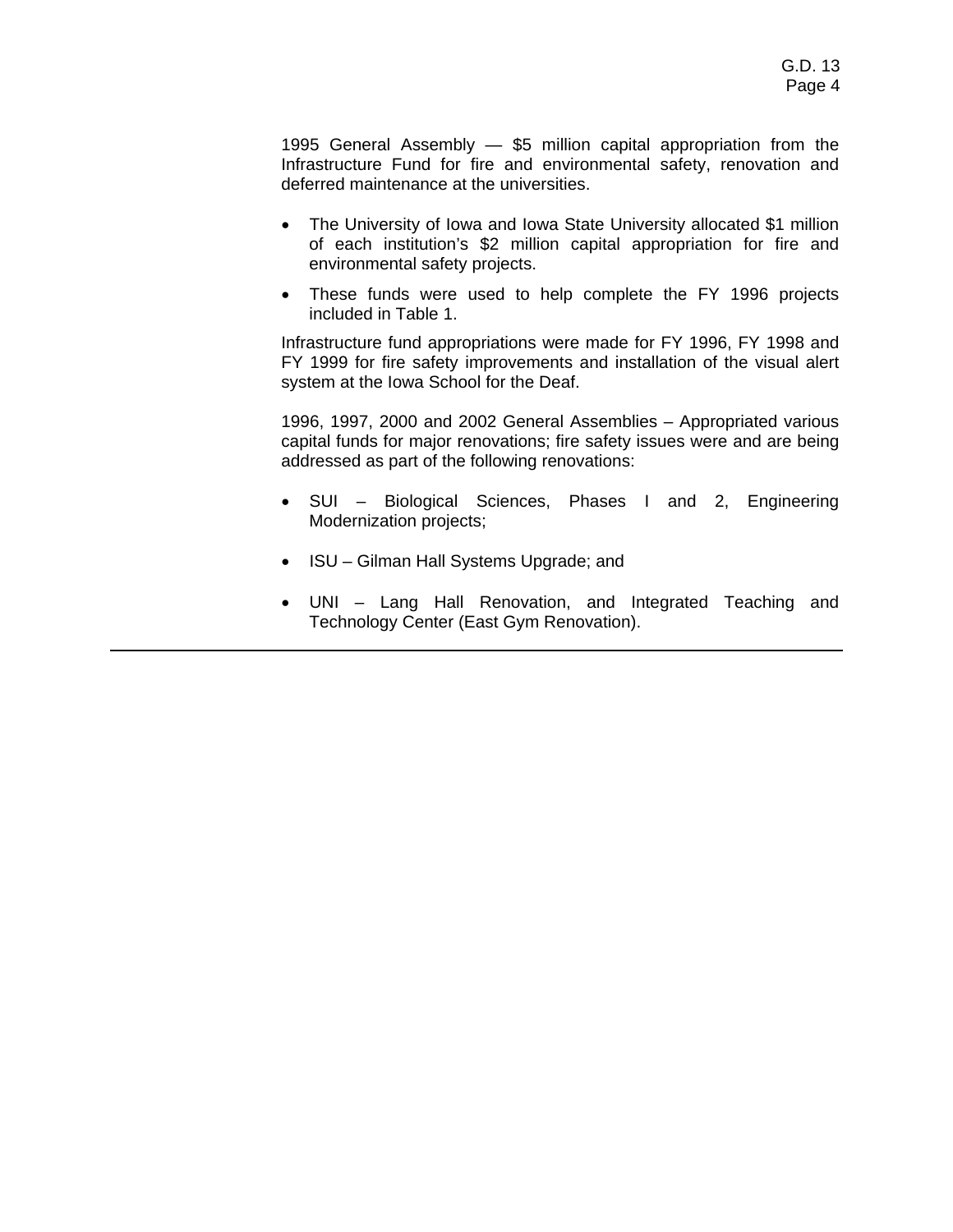# **Analysis:**

Fire Safety The following table provides a comparison between Fall 2001 and Fall 2002 of the institutional estimates of costs needed to correct the fire safety deficiencies in general fund buildings as identified by the State Fire Marshal's Office.

| <b>FIRE SAFETY DEFICIENCIES</b><br><b>Additional Funding Needed</b><br>to Correct Fire Safety Deficiencies<br>Identified by the State Fire Marshal <sup>1</sup><br><b>General Fund Facilities</b>                                                                                                                 |                                                                                                                                                   |                                                                       |  |  |  |
|-------------------------------------------------------------------------------------------------------------------------------------------------------------------------------------------------------------------------------------------------------------------------------------------------------------------|---------------------------------------------------------------------------------------------------------------------------------------------------|-----------------------------------------------------------------------|--|--|--|
|                                                                                                                                                                                                                                                                                                                   | (\$Thousands)                                                                                                                                     |                                                                       |  |  |  |
|                                                                                                                                                                                                                                                                                                                   | $FY$ 2002 <sup>2</sup>                                                                                                                            | FY 2003 <sup>3</sup>                                                  |  |  |  |
| <b>SUI</b><br><b>ISU</b><br><b>UNI</b><br><b>ISD</b><br><b>IBSSS</b><br><b>Total</b>                                                                                                                                                                                                                              | \$3,610.8 <sup>4</sup><br>2,033.6 <sup>5</sup><br>0.0<br>85.0<br>0.0<br>\$5,729.4                                                                 | \$3,263.0 <sup>4</sup><br>1,733.95<br>0.0<br>60.0<br>0.0<br>\$5,056.9 |  |  |  |
| <sup>1</sup> Excludes work to be included as part of major renovations in the Board's Five-<br>Year Capital Plan, in buildings to be demolished, and for which waivers from the<br>State Fire Marshal are to be requested.                                                                                        |                                                                                                                                                   |                                                                       |  |  |  |
| FY 2002.                                                                                                                                                                                                                                                                                                          | <sup>2</sup> As reported November 2001, excludes work to be undertaken during                                                                     |                                                                       |  |  |  |
| FY 2003.                                                                                                                                                                                                                                                                                                          | <sup>3</sup> As reported November 2002, excludes work to be undertaken during                                                                     |                                                                       |  |  |  |
| <sup>4</sup> Estimated cost for the University of lowa to complete the fire safety program for<br>all general fund and Oakdale buildings. No costs associated with work at UIHC<br>are included; UIHC inspections are conducted by the Joint Commission on<br>Accreditations of Healthcare Organizations (JCAHO). |                                                                                                                                                   |                                                                       |  |  |  |
| <sup>5</sup> Does not include additional \$5.6 million in fire and building safety items<br>identified by institutional personnel or improvements needed to address<br>deficiencies at the Chemical Waste Handling Facility. The estimated cost of a<br>new facility is estimated at \$10 million.                |                                                                                                                                                   |                                                                       |  |  |  |
| identified by the State Fire Marshal's Office.                                                                                                                                                                                                                                                                    | The University of Iowa, Iowa State University and the Iowa School for the<br>Deaf each reported a decline in funds needed to correct deficiencies |                                                                       |  |  |  |
| $\bullet$<br>Marshal's 2001 reports.                                                                                                                                                                                                                                                                              | The institutions expended during FY 2002 and plan to expend in<br>FY 2003 funds to address the deficiencies identified in the Fire                |                                                                       |  |  |  |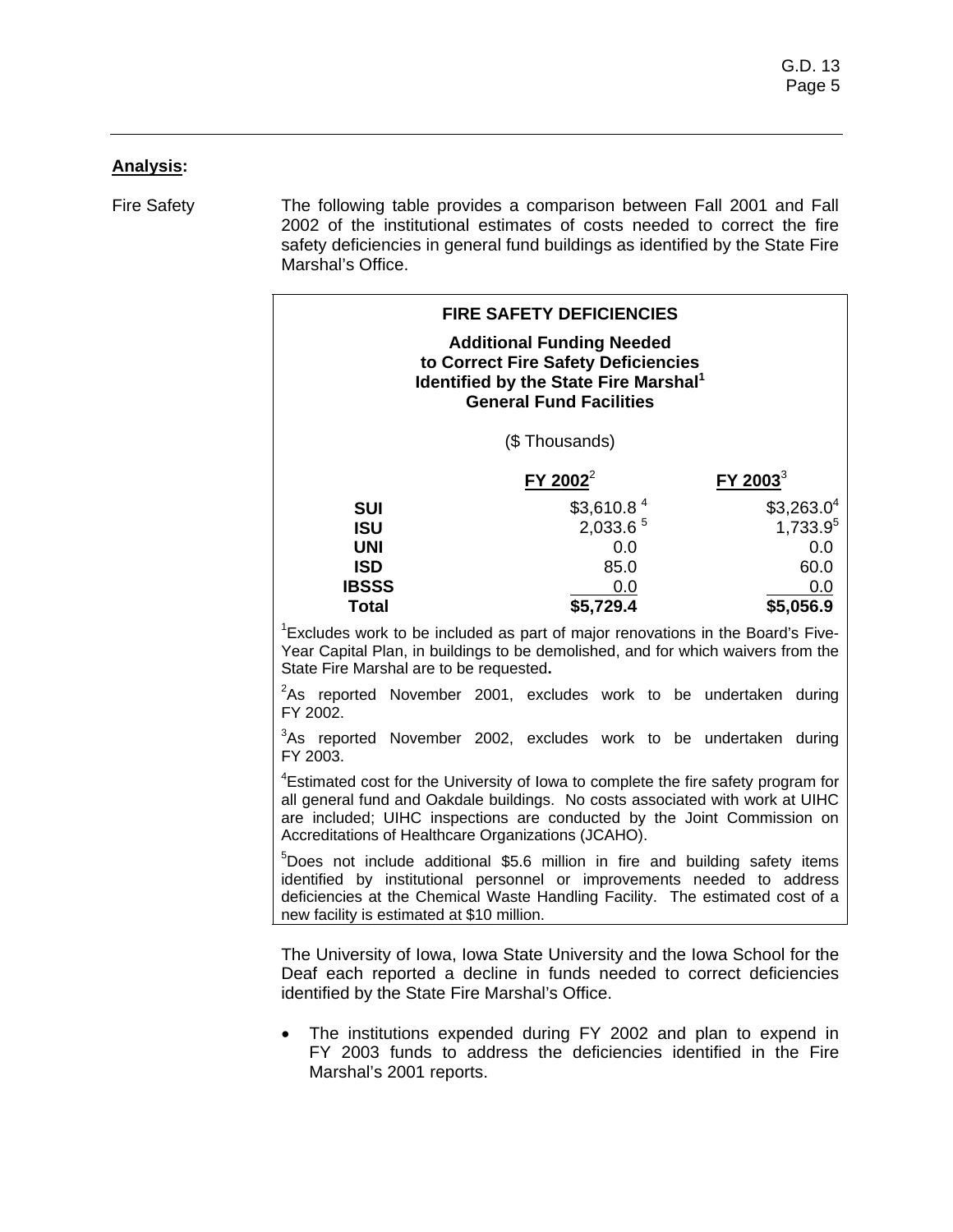Prioritization Each Regent institution cooperates with the State Fire Marshal in establishing fire safety priorities, and each institution has a systematic method for determining the priority of fire safety improvements to be undertaken.

> Citations from the State Fire Marshal can be classified as (1) user, (2) maintenance, or (3) other deficiencies.

- 1. User deficiencies are housekeeping or procedural items such as the use of a doorstop to prop open a door or storage of an item in a hall.
- 2. Maintenance items usually require no design and minimal expenses per item, such as door repairs. These are corrected utilizing physical plant / facility management personnel and funds.
- 3. Other deficiencies, the correction of which requires an outlay of funds beyond the capability of physical plant (facility management) maintenance funds, are prioritized.

 Institutional summary information on the latest inspection from the State Fire Marshal's Office, project prioritization, and procedures for including the correction of fire safety deficiencies in renovation projects is included in Appendix A beginning on page 9.

**Other Environmental** Safety Issues In addition to fire safety deficiencies identified by the State Fire Marshal, funding is needed for environmental safety deficiencies identified by campus personnel and regulatory entities.

> Environmental safety issues include asbestos, lead, underground storage tanks, spill prevention control and countermeasure plans, storm water pollution protection plans, polychlorinated biphenyl's (PCB's), mercury, the clean air act, and radioactive sites.

> The institutions report that they are dealing appropriately with the issues, and have developed the necessary plans to address them.

- Asbestos **In August 1994, the Occupational Safety and Health Administration** (OSHA) promulgated new regulations covering asbestos abatement activities. The new standard took effect October 1, 1995, and increased the restrictions on construction activities and abatement actions. The standard also requires identification signage on asbestos-containing building materials.
- Lead **In May 1993, OSHA issued new lead safety standards addressing** workplace activities and practices that involve potential employee exposure to lead. Many renovation projects of older buildings may involve lead paint removal; these require compliance with OSHA lead abatement regulations.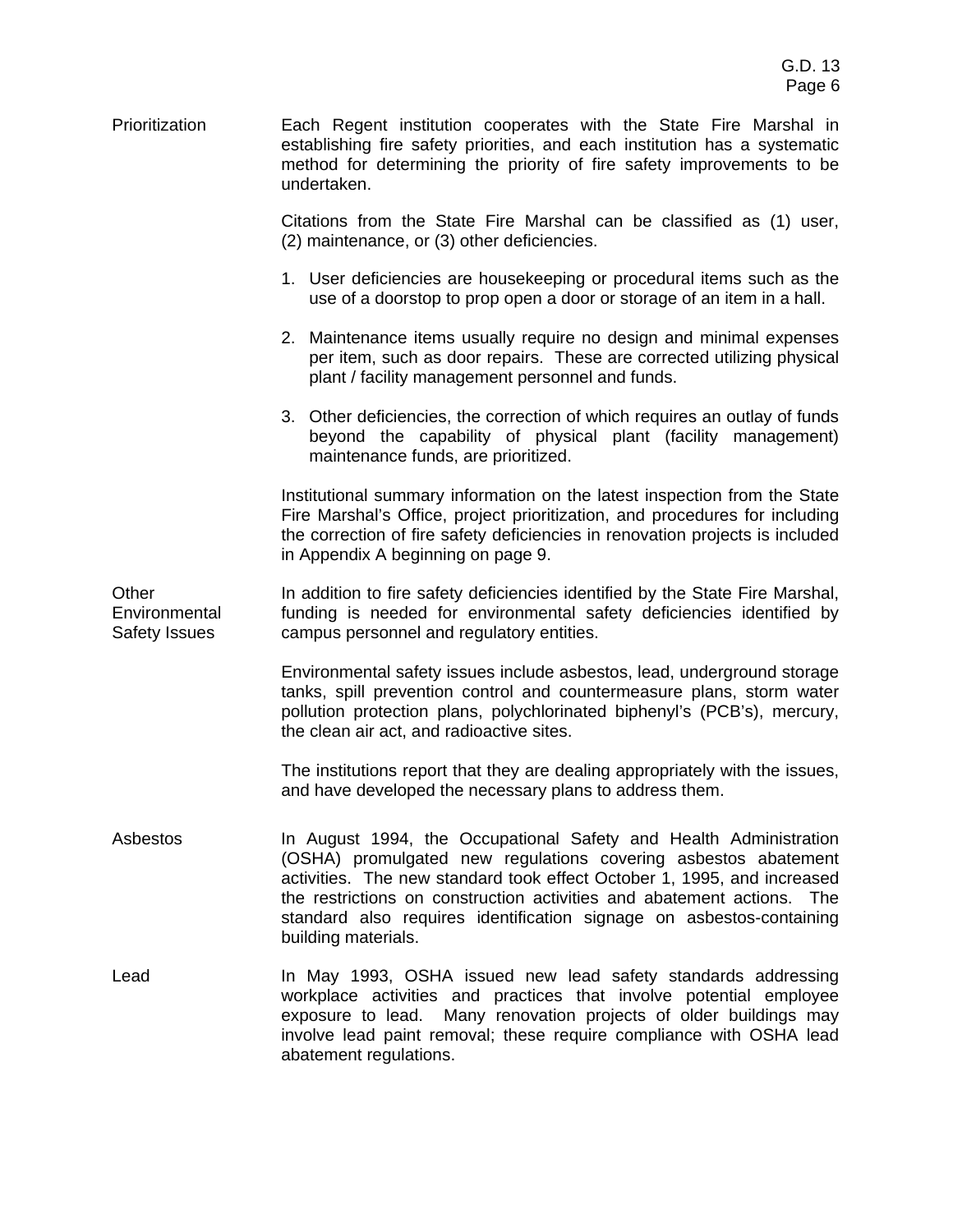- EPA Region VII **Enforcement** Initiative Region VII of the U.S. Environmental Protection Agency (EPA) has resumed inspecting Iowa colleges and universities for compliance with all environmental items under the agency's purview. These inspections follow the grace period that ended April 1, 2002.
- Financing Projects Fire safety projects totaling \$4.2 million (Table 1) are planned or will continue for FY 2003 in general fund, including UIHC, facilities. It is anticipated that operating budget building repair funds, income from treasurer's temporary investments, and UIHC building usage funds will fund these projects.

 Current operating budget resources available to correct items are limited due to reductions in building repair funds (see G.D. 12) and the demand for funds among fire safety, deferred maintenance, and building renewal.

 Capital appropriations are also requested from the State to fund improvements that are beyond the capability of the institutional operating budgets.

- The Board's Five-Year Capital Plan (FY 2004 FY 2008) includes funds to address deferred maintenance and fire safety, including the amount of \$14.9 million in FY 2004.
- In addition, major remodeling projects included in the Board's Five-Year Capital Plan will correct certain fire safety deficiencies.
	- This includes the SUI Chemistry Building Renovation and the UNI Science Buildings Renovation, Phase 1a projects; the latter includes the renovation of the Physics Building. These projects are included in the Board's FY 2004 capital budget request.

Approved: Coopy SNichole

h:\bf\2002\02novdoc\novgd13.doc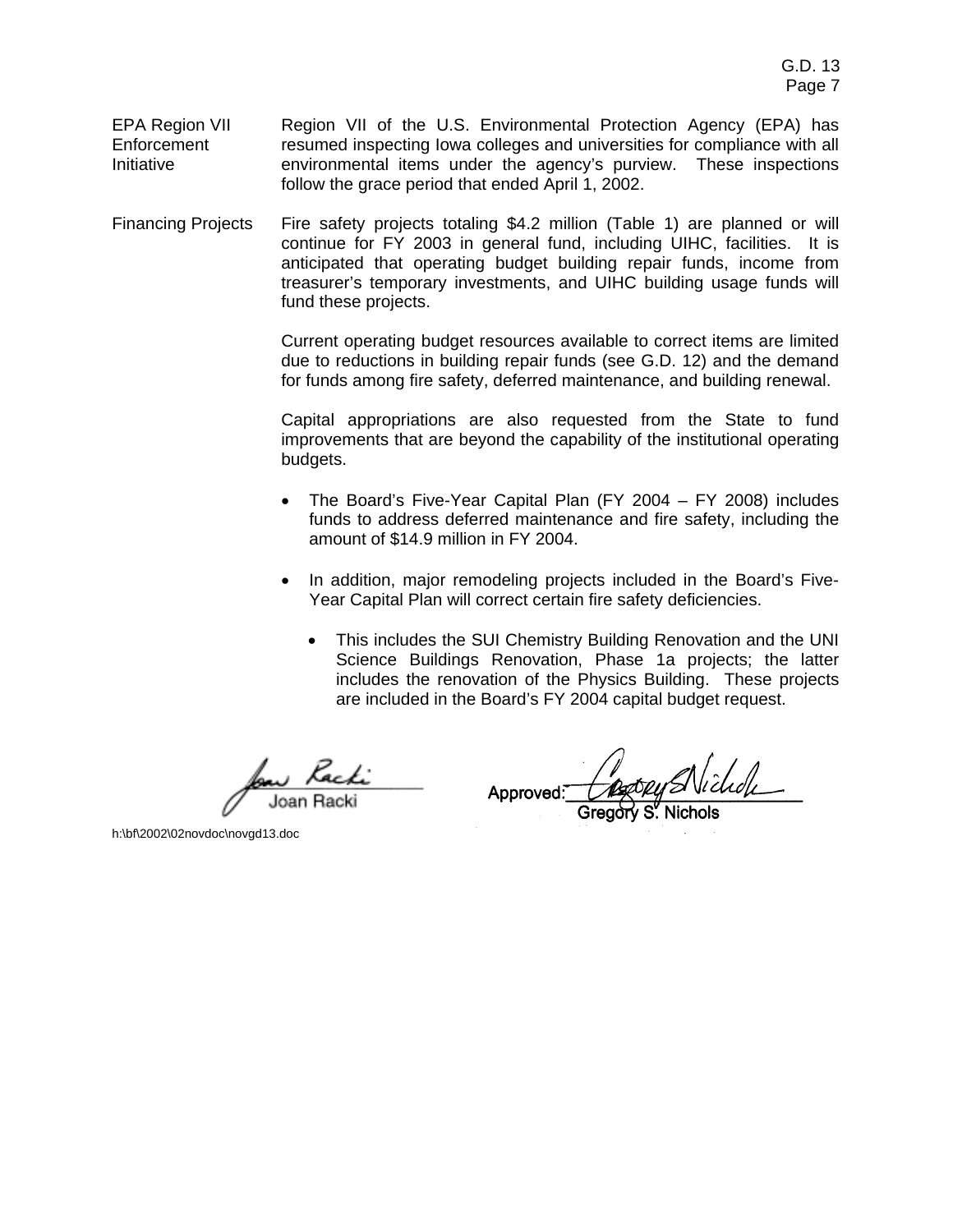**BOARD OF REGENTS, STATE OF IOWA<br>FIRE SAFETY PROJECTS\***<br>GENERAL FUND FACILITIES<br>(\$ Thousands) Table<sub>1</sub>

|                                                                                          |    | <u>.<br/>이후</u>                                                                                                                                          |    | 윏                                                             |   | <u>su</u>                                         |    | 킭                       | <u>SD</u>                                                                                                                 | <b>IBSSS</b> | <b>Total</b>                                                                |
|------------------------------------------------------------------------------------------|----|----------------------------------------------------------------------------------------------------------------------------------------------------------|----|---------------------------------------------------------------|---|---------------------------------------------------|----|-------------------------|---------------------------------------------------------------------------------------------------------------------------|--------------|-----------------------------------------------------------------------------|
| Projects:                                                                                |    |                                                                                                                                                          |    |                                                               |   |                                                   |    |                         |                                                                                                                           |              |                                                                             |
| <b>Completed Projects:</b>                                                               |    |                                                                                                                                                          |    |                                                               |   |                                                   |    |                         |                                                                                                                           |              |                                                                             |
|                                                                                          | U) |                                                                                                                                                          | ŧΑ |                                                               |   |                                                   | မာ |                         |                                                                                                                           |              | ₩                                                                           |
|                                                                                          |    |                                                                                                                                                          |    |                                                               |   |                                                   |    |                         |                                                                                                                           |              |                                                                             |
|                                                                                          |    |                                                                                                                                                          |    |                                                               |   | ,135.6<br> <br>153.6<br>                          |    |                         |                                                                                                                           |              | 3,681.7<br>2,271.7<br>2,608.1                                               |
| 388<br>1994 1995<br>1995 1996 1996<br>1996 1998 1996<br>1997 1998 1998<br>1998 1998 1998 |    | 1476.5<br>7212 333.4<br>1684.2 33.320.0<br>1 4 5 6 6 6 7 7 8 9 4 4 5 7 8 9 4 4 5 7 8 9 4 4 5 7 8 9 4 5 7 1 8 9 4 5 7 1 8 9 7 4 1 9 1 8 9 7 4 5 7 7 8 9 0 |    | ភិក្ខុមី<br>បានបន្ត<br>ដូច ក្នុង មី                           |   | 21637<br>235.9<br>235.9<br>2000 2003<br>2000 2003 |    |                         |                                                                                                                           |              |                                                                             |
|                                                                                          |    |                                                                                                                                                          |    |                                                               |   |                                                   |    |                         |                                                                                                                           |              |                                                                             |
|                                                                                          |    |                                                                                                                                                          |    |                                                               |   |                                                   |    |                         |                                                                                                                           |              |                                                                             |
|                                                                                          |    |                                                                                                                                                          |    |                                                               |   |                                                   |    |                         |                                                                                                                           |              |                                                                             |
|                                                                                          |    |                                                                                                                                                          |    |                                                               |   |                                                   |    |                         |                                                                                                                           |              |                                                                             |
|                                                                                          |    |                                                                                                                                                          |    |                                                               |   |                                                   |    |                         |                                                                                                                           |              |                                                                             |
|                                                                                          |    |                                                                                                                                                          |    | $1,552.3$<br>$1,880.8$<br>$2,335.0$<br>$2,071.7$<br>$1,322.7$ |   |                                                   |    | $554.4888834378784$     |                                                                                                                           |              | $4,751,2$<br>$2,3948,6$<br>$3,948,6$<br>$4,110,4$<br>$3,903,3$<br>$2,616,7$ |
| Subtotal                                                                                 | ŧΩ | 13,446.3                                                                                                                                                 | မာ | 1,343.4                                                       |   | 6,378.3                                           |    | 1,497.0                 | $\begin{array}{r} 5111.5 \\ 97.5 \\ 211.5 \\ 313.6 \\ 123.0 \\ -83.0 \\ -123.0 \\ -83.0 \\ 990.0 \\ 990.0 \\ \end{array}$ | \$91.5       | \$33,656.5                                                                  |
| Projects Planned for or Continued in FY 2003                                             |    | 1,000.0                                                                                                                                                  |    | 2,533.2                                                       |   | 551.9                                             |    | 25.0                    | \$20.0                                                                                                                    | 71.5         | 4,201.6                                                                     |
| <b>Total</b>                                                                             |    | 14,446.3                                                                                                                                                 |    | 13,876.6                                                      |   | 6,930.2                                           |    | 1,522.0                 | \$920.0                                                                                                                   | \$163.0      | \$37,858.1                                                                  |
| Building Renewal / General University<br>By Source of Funds:                             |    |                                                                                                                                                          |    |                                                               |   |                                                   | ₩  |                         | \$507.0                                                                                                                   | \$163.0      | \$11,401.4                                                                  |
| Income from Treasurer's Temporary Investments                                            |    | 7,582.7<br>4,276.0<br>1,587.6<br>1,000.0                                                                                                                 |    |                                                               |   | 2,628.8<br>1,094.7<br>2,206.7<br>1,000.0          |    | 519.9<br>174.8<br>826.0 |                                                                                                                           |              | 5,545.5                                                                     |
| Academic Building Revenue Bonds                                                          |    |                                                                                                                                                          |    |                                                               |   |                                                   |    |                         |                                                                                                                           |              | 4,620.3<br>2,385.0                                                          |
| Special and Capital Appropriations                                                       |    |                                                                                                                                                          |    |                                                               |   |                                                   |    |                         | 385.0                                                                                                                     |              |                                                                             |
| University Hospital Building Usage Funds<br><b>Other</b>                                 |    |                                                                                                                                                          |    | 13,876.6                                                      |   |                                                   |    |                         | 28.0                                                                                                                      |              | 3,876.6<br>29.3                                                             |
| Total                                                                                    | H  | 14,446.3                                                                                                                                                 | ₩  | 13,876.6                                                      | H | 6,930.2                                           | H) | 1,522.0                 | $\frac{1}{2}$ 920.0                                                                                                       | \$163.0      | \$37,858.1                                                                  |
|                                                                                          |    |                                                                                                                                                          |    |                                                               |   |                                                   |    |                         |                                                                                                                           |              |                                                                             |

\* Does not include fire safety components of major renovation projects.

"SUI - Excludes UIHC; includes projects approved and funded for FY 93 - FY 02; for FY 1993 also includes projects completed with Academic Building<br>Building Revenue Bonds, 1991.

h/bt/02novdoc/FIRE.xls sum 93-03<br>10/31/2002 10:29 AM

G.D. 13<br>Page 8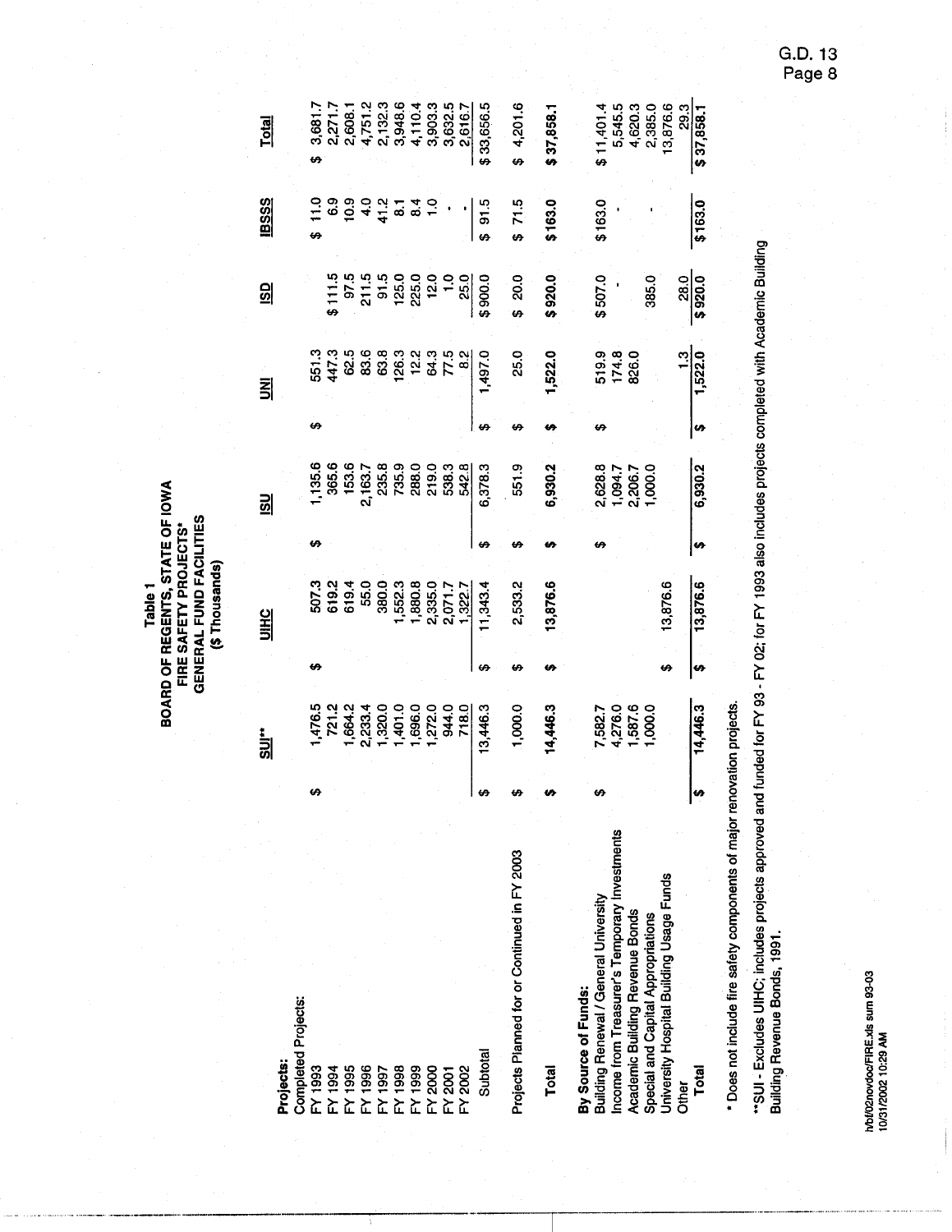# **Appendix A Institutional Fire Safety Summaries**

#### **UNIVERSITY OF IOWA**

State Fire Marshal Inspections The inspection undertaken by the State Fire Marshal's Office during the summer of 2001 identified major deficiencies in Oakdale Hall, the Field House and the Medical Education Building.

- Some space in the C200 S200 wings in Oakdale Hall was vacated as requested by the State Fire Marshal's Office; corrective work has been completed.
- The deficiencies in the Field House and Medical Education Building concern adequate exiting; discussions with personnel from the State Fire Marshal's Office will be scheduled after the University completes its analysis of the problems and identifies plans for correction.

 The University has yet to receive the report from the 2002 inspection by the State Fire Marshal's Office.

**Structural Compliance** The University estimates that, by the end of FY 2003, 89% of the main campus, general fund space will be in general structural compliance with fire safety codes.

> General structural compliance is defined as the absence of fundamental building deficiencies, such as inadequate exiting, the lack of proper corridor separation, or the absence of a fire alarm system.

> The following table summarizes percentages of structural compliance reported since FY 1998.

> > Main Campus General Fund Space Estimated % in Structural Compliance Fiscal Year Ending June 30

| FY 1998 | FY 1999 | FY 2000 | FY 2001 | FY 2002 | FY 2003 |
|---------|---------|---------|---------|---------|---------|
| 59%     | 72%     | 79%     | 87%     | 86%     | 89%     |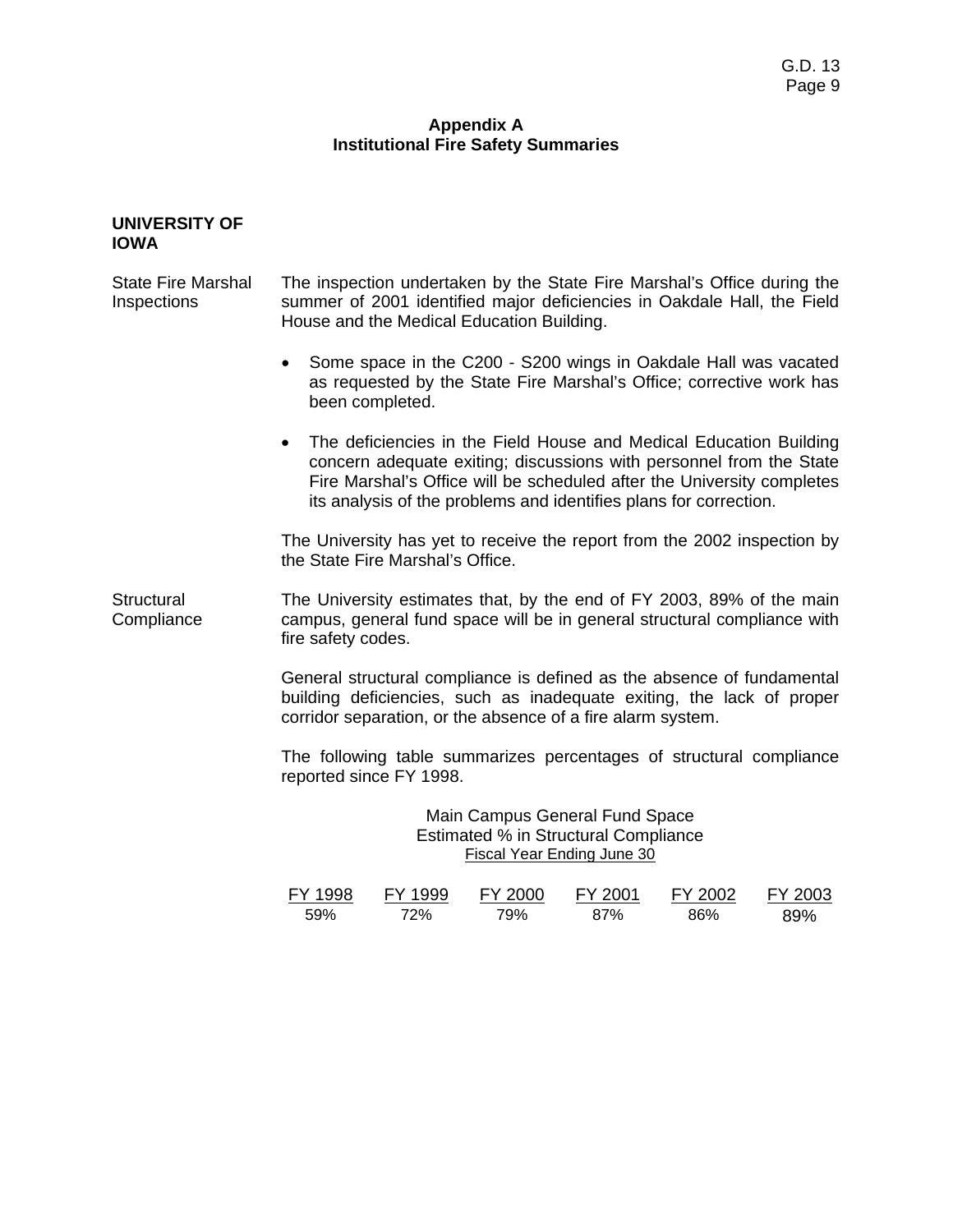Prioritization The University of Iowa utilizes, for some buildings, the National Fire Protection Association's Fire Safety Evaluation System (FSES) approach, which prioritizes projects in terms of each building's overall fire safety rather than on the basis of each individual deficiency within each building.

> This proactive approach identifies comprehensive building fire safety issues rather than responding to specific violations.

> Fire safety in existing buildings is assessed to determine the best way to provide protection equivalent to current code requirements (an equivalent level of life safety). Buildings which meet FSES standards are assumed to be at a level of safety equivalent to the requirements of Iowa Administrative Code.

> The former State Fire Marshal endorsed the application of the FSES. The University is preparing documentation to finalize an agreement with the current State Fire Marshal regarding the use and application of the system in University (excluding UIHC) buildings.

Components of **Renovations** The University evaluates how fire code requirements fit into each renovation project. If needed by code requirements, major renovation projects can address building-wide fire safety issues, such as alarm systems, and fire separation and egress routes.

> Recent examples of renovation projects which include correction of fire safety projects are the Engineering, Biological Sciences and Hydraulics Laboratory modernization projects.

# **UIHC**

JCAHO Inspections Life safety code and fire safety inspections for the University of Iowa Hospitals and Clinics inspections are deferred by the State Fire Marshal to the Joint Commission on Accreditations of Healthcare Organizations (JCAHO) site survey. A JCAHO site survey was held in October 2001.

> The UIHC has embarked upon a major program to enhance fire safety. The program includes 100 percent sprinkler coverage of the hospital buildings and conversion of the current antiquated fire alarms to an addressable fire alarm system.

> The computer-based addressable fire alarm system provides faster response to alarms by pinpointing alarm locations and reduces maintenance requirements by automatic sensitivity tests and early warning of bad or dirty detectors.

> The UIHC has incorporated the 100 percent sprinkler coverage and addressable fire alarm system into its Five-Year Capital Program. The fire safety portion of the Five-Year Plan has also been submitted to and accepted by JCAHO.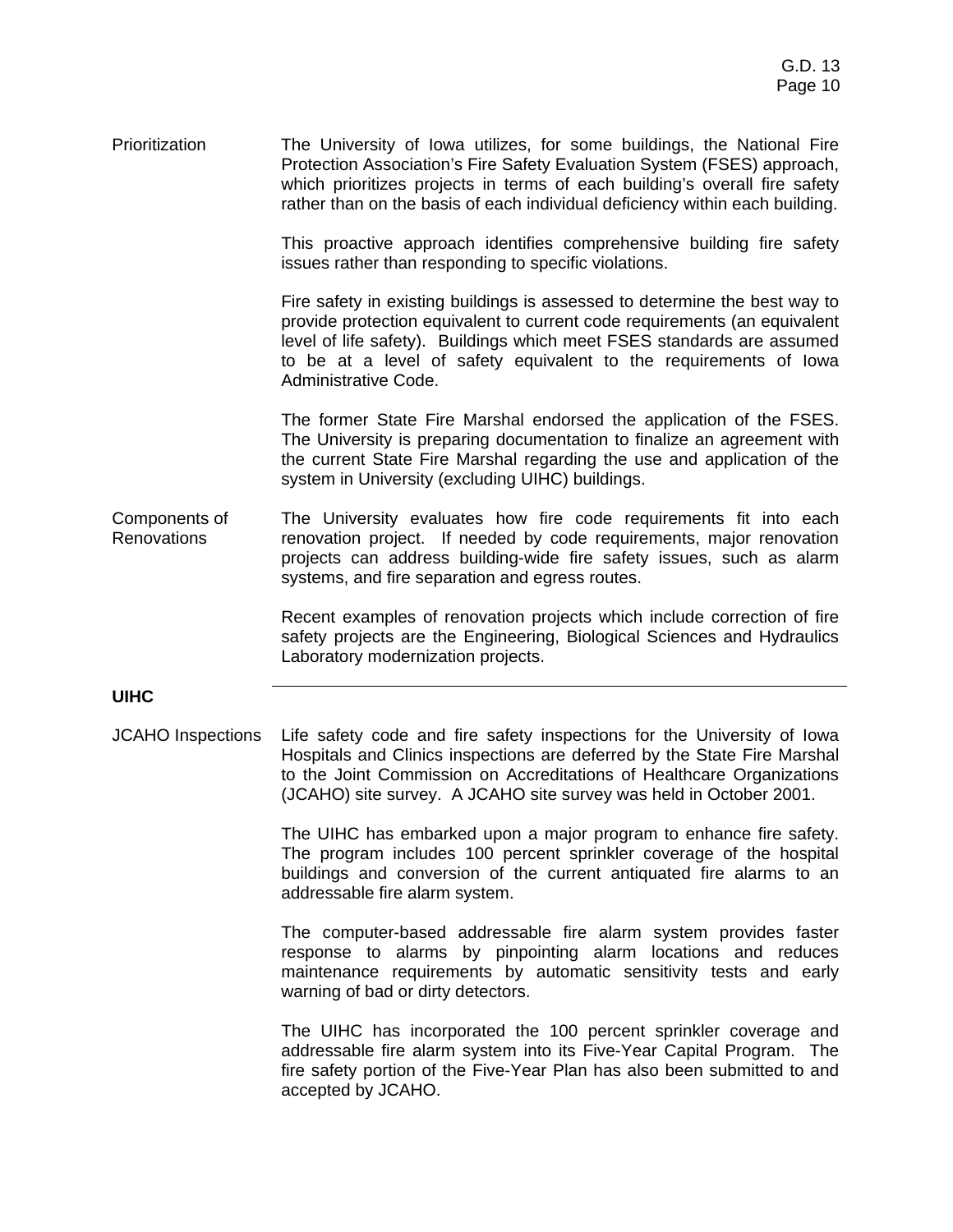# **IOWA STATE UNIVERSITY**

State Fire Marshal Inspections The State Fire Marshal's Office conducted its last inspection of Iowa State University academic facilities in 2001; the inspection included 47 facilities. According to the University, the Fire Marshal indicated that overall he was pleased with the progress the University was making and the commitment of the maintenance staff.

> The Fire Marshal's report included references to inadequate exiting in the basement of Andrew Richards House and the third floor of Forker Hall.

> • The University's FY 2002 listing of completed fire safety projects includes the installation of corridor smoke detection systems in both buildings; this was an accepted means by the State Fire Marshal's Office to address these deficiencies.

> The State Fire Marshal issued three citations for the chemical storage facility; all of the deficiencies have been previously cited.

- At its May 2002 meeting, the Board granted the University permission to proceed with planning for construction of a new Environmental Health and Safety (EHS) / Regulated Materials Facility, which will house EHS staff and facilities for processing and storing hazardous waste materials for all on-campus, extension and research farm activities of the University.
- The anticipated cost of the project is \$10 million, which will be funded by a combination of Overhead Use of Facilities Funds and revenue bonds.
- At its September 2002 meeting, the Board approved an architectural agreement with Architects Smith Metzger for the pre-design phase of the project.
- Prioritization Eminent fire and environmental risks are always addressed immediately. The University utilizes a prioritization approach that ranks fire safety deficiencies identified by the State Fire Marshal at the top of its list. Remaining projects are ranked according to a risk rating priority method developed by the University's Department of Environmental Health and Safety (EH&S) and accepted by the State Fire Marshal.

 The Department of Environmental Health and Safety (EH&S) reviews plans and designs for new buildings and renovation projects for fire safety deficiencies. This information is shared with project designers and engineers who may also consult with EH&S on fire code issues and problem resolution involving fire safety deficiencies.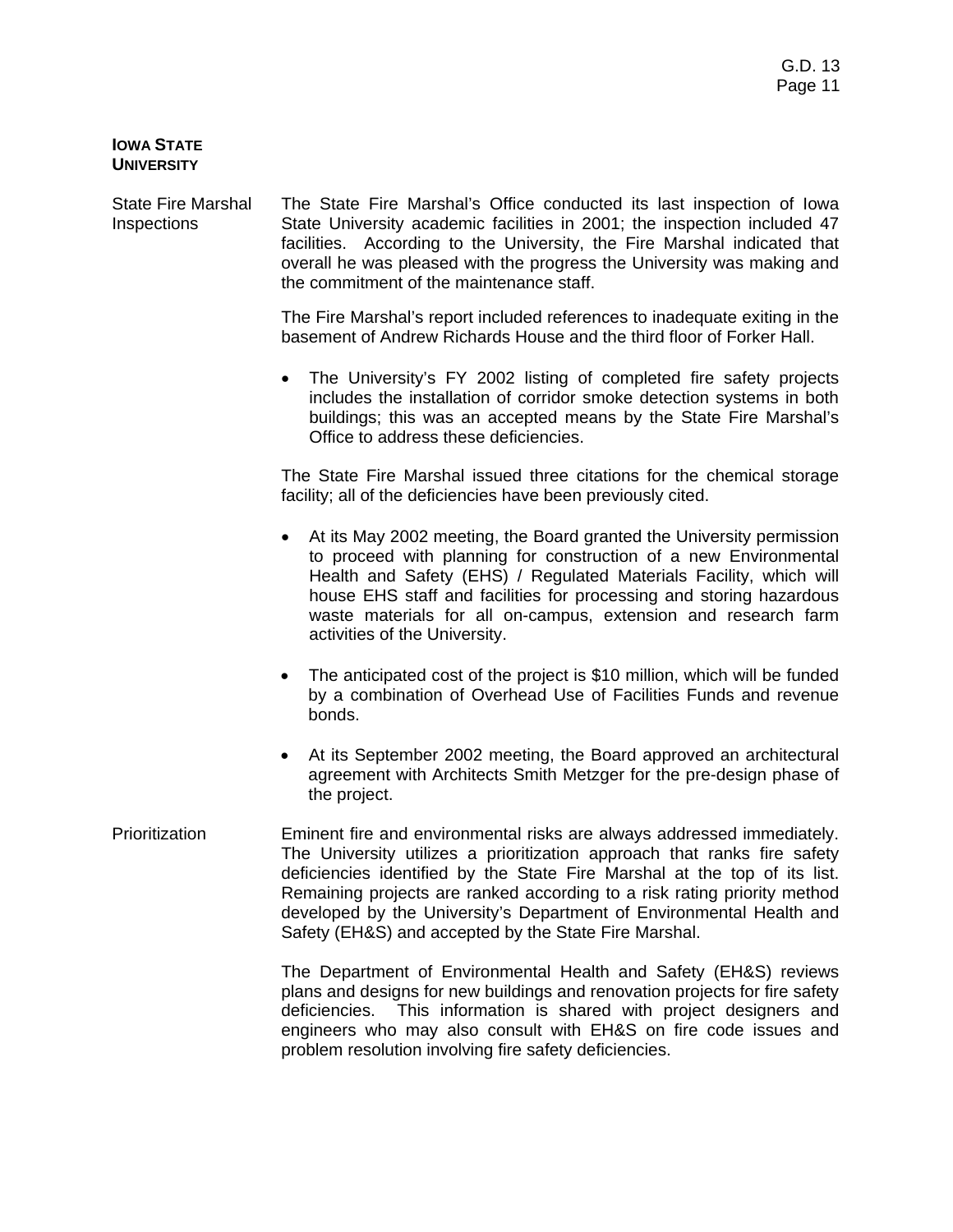Components of Renovations Ongoing remodeling / renovation activities which are correcting deficiencies reported by the State Fire Marshal include Beardshear, Hamilton and Gilman Halls.

#### **UNIVERSITY OF NORTHERN IOWA**

State Fire Marshal Inspections The State Fire Marshal's representative last surveyed the University between June and September 2001.

> This inspection identified 150 items in 37 academic buildings. According to the University, 65 deficiencies were procedural in nature. Fifty-six of the deficiencies were corrected during FY 2002 using approximately \$8,200 of materials; no labor costs are included.

> It is planned that deficiencies in Physics, Russell, Sabin and Price Laboratory School requiring design development would be corrected as part of major capital projects included in the Board approved Five-Year State-Funded Capital Plan (FY 2004 – FY 2008).

> The other two fire safety violations requiring design development are not high cost, and the University reports that these would normally be supported through building repair or maintenance funding.

- Prioritization The University of Northern Iowa prioritizes those items where the potential risk to human life is the greatest.
- Components of Renovations When planning renovation projects, the University's Facilities Planning office reviews the fire safety deficiencies and addresses those deficiencies as part of the project. Major renovation projects that may have an impact on fire safety systems already in place are sent to the State Fire Marshal's Office for review.

 Fire safety deficiencies previously identified in Lang Hall were corrected during its recent renovation. Deficiencies identified in the East Gym will be corrected as part of the Integrated Teaching and Technology Center Renovation project.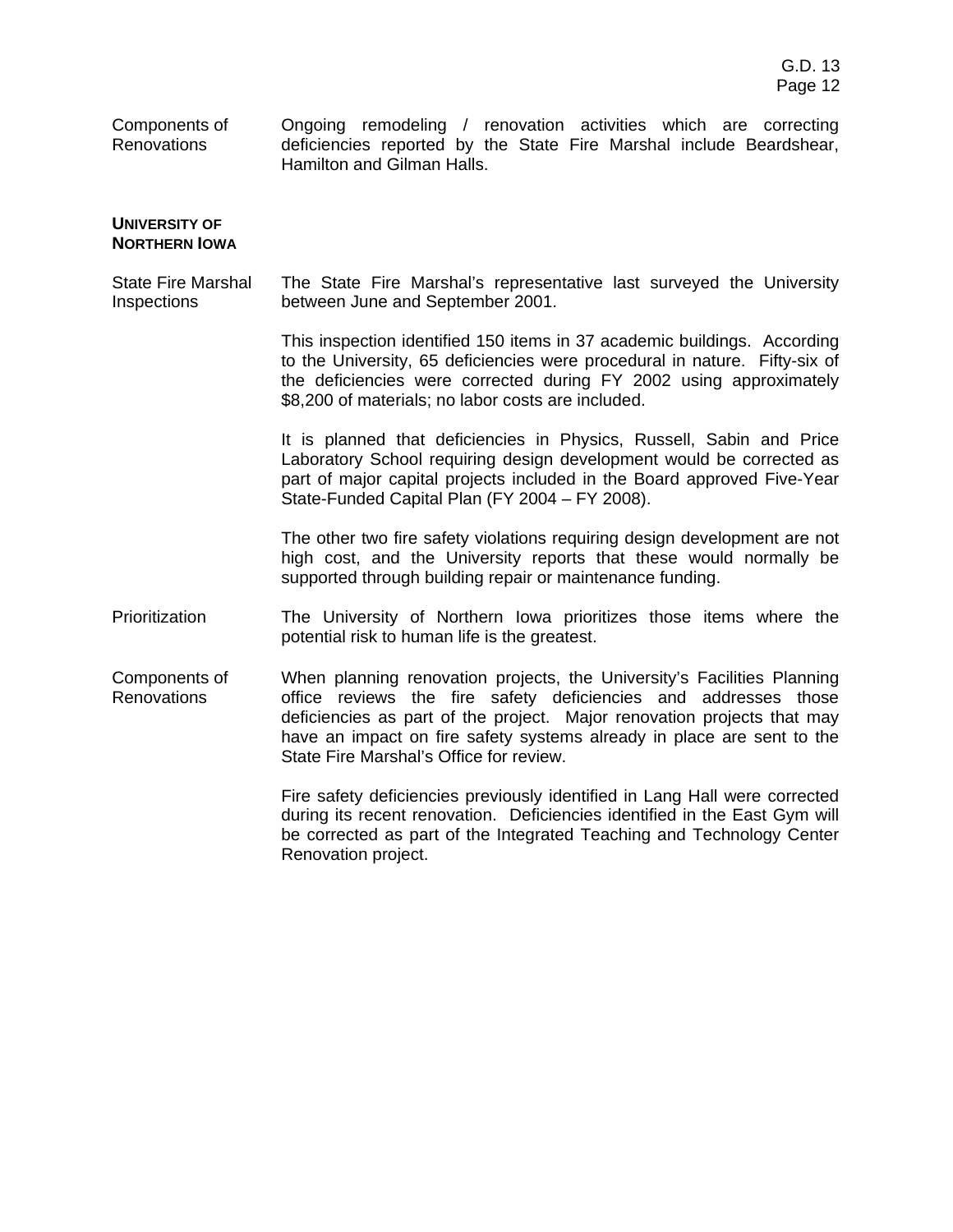# **IOWA SCHOOL FOR THE DEAF**

#### State Fire Marshal Inspections The State Fire Marshal's most recent fire safety inspection took place during the summer of 2001. The School reports that it aggressively addressed and resolved approximately 180 of the 228 citations.

 The remaining 48 citations are predominantly located in uninhabited areas of Giangreco Hall. The Fire Marshal's report noted that the third floor of the east wing is not to be used for sleeping rooms until there has been compliance with the code regulations. The School will address these citations as part of future remodeling projects.

 Two of the citations in the swimming pool area in Long Hall are no longer applicable since this area has been closed with the opening of the Recreation Complex.

Prioritization The School's priority has always been to address citations in the student areas first. Citations for uninhabited or unused areas are assigned a low priority and addressed as funds permit.